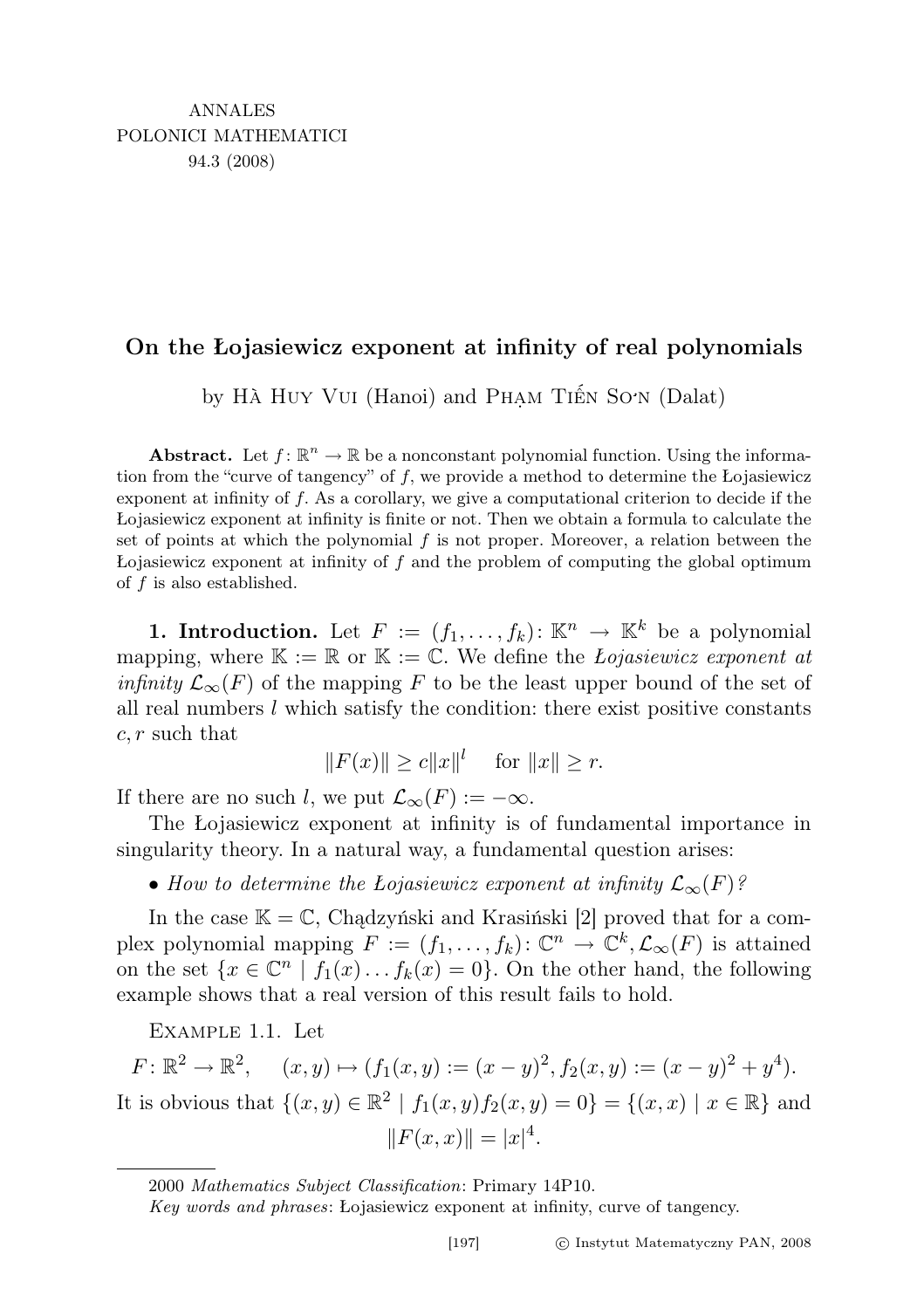Moreover, one can show directly that  $\mathcal{L}_{\infty}(F) = 2$ . Hence,  $\mathcal{L}_{\infty}(F)$  is not attained on  $\{(x, y) \in \mathbb{R}^2 \mid f_1(x, y) f_2(x, y) = 0\}.$ 

In the case  $\mathbb{K} = \mathbb{R}$ , using polar curves, Gwoździewicz [5] (see also [6]) gave an explicit bound for the Łojasiewicz exponent at infinity of a real polynomial function with compact zero fiber. Moreover, it was shown in [9] that if  $f: \mathbb{R}^2 \to \mathbb{R}$  is a positive definite polynomial in two real variables (i.e.,  $f(x) > 0$  as  $||x|| \to \infty$ , then  $\mathcal{L}_{\infty}(f)$  is attained on the polar curve of this polynomial. It seems, however, more difficult to obtain similar results in the general case.

Let now  $f: \mathbb{R}^n \to \mathbb{R}$  be a nonconstant real polynomial function. The object of this paper is to provide a method to determine  $\mathcal{L}_{\infty}(f)$ , using the information from the "curve of tangency" (see Section 2 for definition). It is worth noting that, in contrast to [5] and [9], we do not need to assume the compactness of  $f^{-1}(0)$ .

As an application, we give a computational criterion to decide if the Łojasiewicz exponent at infinity is finite or not. We also obtain a formula to calculate the set of points at which a polynomial  $f$  is not proper. This set was introduced and studied by Jelonek in several papers (see [10], [11], for instance); it plays a substantial role in the geometric approach to the Jacobian conjecture.

Moreover, based again on the curve of tangency, some links between the  $\Delta$ Lojasiewicz exponent at infinity of f and the following interesting problems are established:

- How to tell if the polynomial f is bounded from below or not?
- Suppose that the polynomial f is bounded from below. Find the global infimum

$$
f_* := \inf\{f(x) \mid x \in \mathbb{R}^n\}.
$$

The first problem was originally posed by Shor [17] in his fundamental paper about optimization of real multivariable polynomials. On the other hand, as is well-known, the second problem is NP-hard even when the degree of  $f$  is fixed to be  $4 \vert 16 \vert$ .

The results obtained by Chądzyński and Krasiński in [2], [3] have played an inspiring role in undertaking this research. On the other hand, the main idea used in our argument is the notion of curve of tangency, which was taken from [7].

The paper is organized as follows. The notion of the curve of tangency is recalled in Section 2. The main result and its proof are given in Section 3. Some conclusions about the Łojasiewicz exponent at infinity are obtained in Section 4.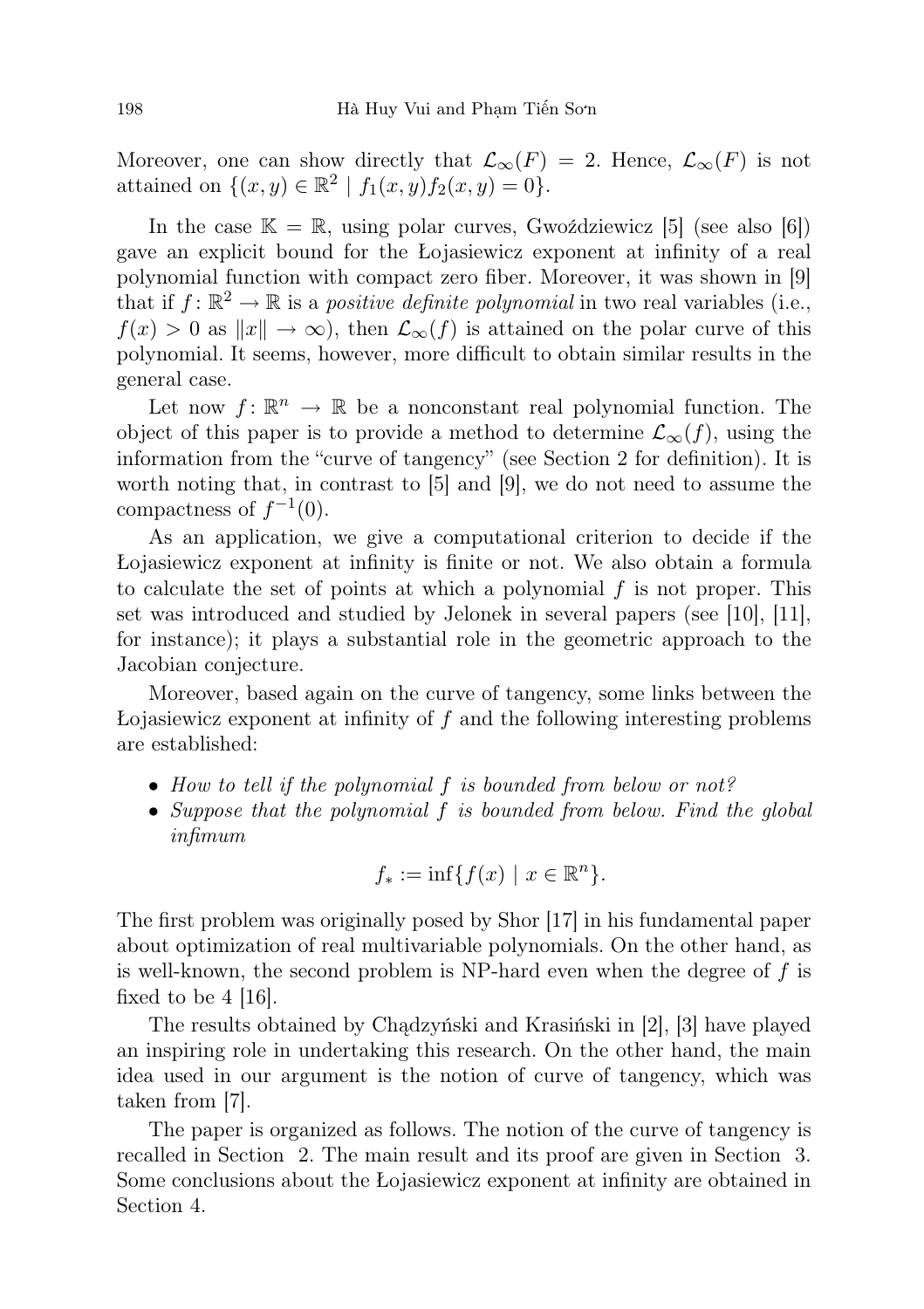2. The curve of tangency. In this section we briefly recall the notion of the curve of tangency. For details the reader may consult [7] (see also [4]).

Throughout this paper,  $f: \mathbb{R}^n \to \mathbb{R}$  is a nonconstant polynomial function, and we shall denote by  $\Sigma(f)$  the set of critical points of f.

Set

$$
X := \left\{ (x, a) \in \mathbb{R}^n \times \mathbb{R}^n \middle| \operatorname{rank} \begin{pmatrix} \partial f / \partial x_1 & \cdots & \partial f / \partial x_n \\ x_1 - a_1 & \cdots & x_n - a_n \end{pmatrix} \le 1 \right\}.
$$

For  $a \in \mathbb{R}^n$ , define

$$
\Gamma(a, f) := \{ x \in \mathbb{R}^n \mid x \notin \Sigma(f) \text{ and } (x, a) \in X \}.
$$

Geometrically,  $\Gamma(a, f)$  consists of all points  $x \notin \Sigma(f)$  where the level sets of f are tangent to  $\mathbb{S}_{\|x-a\|}(a)$ ; here  $\mathbb{S}_r(a) := \{x \in \mathbb{R}^n \mid ||x-a|| = r\}$  denotes the sphere in  $\mathbb{R}^n$  centered at a with radius r. We also write  $\mathbb{B}_r(a) := \{x \in \mathbb{R}^n \mid$  $||x - a|| < r$  for the open ball.

The following is a simple fact about the set  $\Gamma(a, f)$ .

Lemma 2.1. With the previous notations:

- (i)  $\Gamma(a, f)$  is a nonempty, unbounded and semi-algebraic set;
- (ii) There exists a proper algebraic set  $\Omega \subsetneq \mathbb{R}^n$  such that  $\Gamma(a, f)$  is a one-dimensional submanifold of  $\mathbb{R}^n$  for each  $a \in \mathbb{R}^n \setminus \Omega$ .

*Proof.* (i) Clearly, the sets X and  $\Sigma(f)$  are algebraic; and hence, by definition,  $\Gamma(a, f)$  is semi-algebraic.

To prove that  $\Gamma(a, f)$  is nonempty and unbounded, define

$$
C := \{ x \in \mathbb{R}^n \mid f(x) = \min\{ f(y) \mid ||y - a|| = ||x - a||, y \in \mathbb{R}^n \} \},
$$
  

$$
D := \{ x \in \mathbb{R}^n \mid f(x) = \max\{ f(y) \mid ||y - a|| = ||x - a||, y \in \mathbb{R}^n \} \}.
$$

The sets C and D are semi-algebraic and obviously unbounded in  $\mathbb{R}^n$ . Moreover, there exists  $r > 0$  such that either

$$
C \setminus \mathbb{B}_r(a) \subset \Gamma(a, f) \quad \text{or} \quad D \setminus \mathbb{B}_r(a) \subset \Gamma(a, f).
$$

Indeed, suppose that this is not the case. Then, by the curve selection lemma at infinity (see [14], [15]), there exist  $\delta > 0$  and Nash (i.e., analytic algebraic) functions  $\varphi: (0, \delta] \to C$  and  $\psi: (0, \delta] \to D$  such that

- $\lim_{\tau \to 0} ||\varphi(\tau)|| = \lim_{\tau \to 0} ||\psi(\tau)|| = \infty$ ,
- $\varphi(\tau) \notin \Gamma(a, f)$  and  $\psi(\tau) \notin \Gamma(a, f)$  for all  $\tau \in (0, \delta].$

According to Lagrange's multiplier theorem, this implies that

$$
\mathrm{grad} f[\varphi(\tau)] = \mathrm{grad} f[\psi(\tau)] = 0 \text{ for all } \tau \in (0, \delta].
$$

Consequently,  $(f \circ \varphi)'$  and  $(f \circ \psi)'$  vanish in  $(0, \delta]$ , so that the functions  $\tau \mapsto f[\varphi(\tau)]$  and  $\tau \mapsto f[\psi(\tau)], \tau \in (0, \delta]$ , are constant. Hence f is constant, which is a contradiction.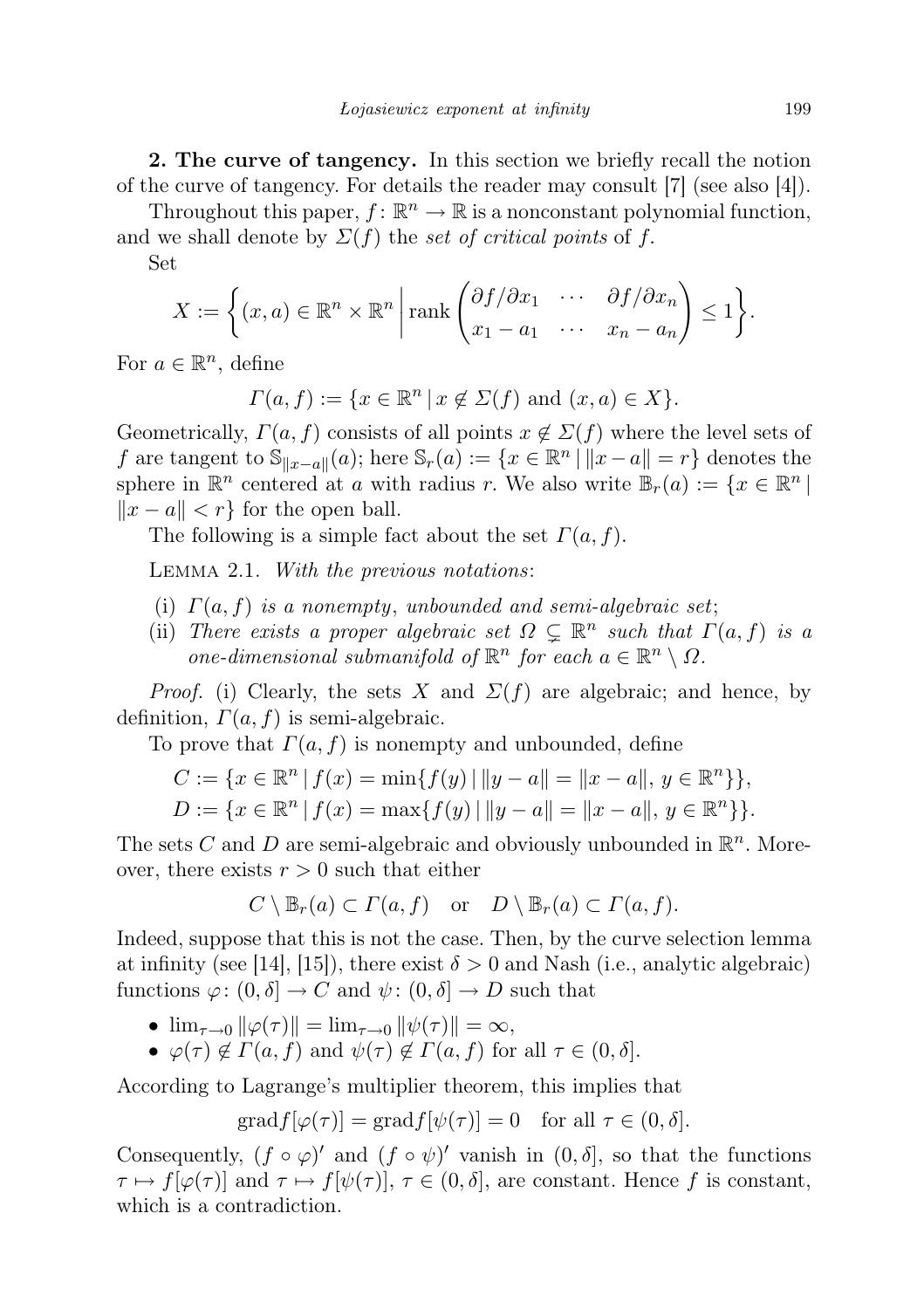(ii) Set  $Y := \Sigma(f) \times \mathbb{R}^n$ . We shall show that  $X \setminus Y$  is a smooth manifold of dimension  $n + 1$ . Indeed, let  $(x^0, a^0) \in X \setminus Y$ . Without loss of generality, we can assume that  $\frac{\partial f}{\partial x_n}(x^0) \neq 0$ . Then there exists a neighborhood U of  $x^0$ in  $\mathbb{R}^n$  such that  $\frac{\partial f}{\partial x_n}(x) \neq 0$  for all  $x \in U$ . Consequently, we may write

 $(X \setminus Y) \cap (U \times \mathbb{R}^n) = \{(x, a) \in U \times \mathbb{R}^n \mid \Phi_i(x, a) = 0, i = 1, \ldots, n-1\},\$ 

where

$$
\Phi_i(x, a) := (x_n - a_n) \frac{\partial f}{\partial x_i}(x) - (x_i - a_i) \frac{\partial f}{\partial x_n}(x).
$$

A direct computation shows that

$$
\det\left(\frac{\partial \Phi_i}{\partial a_j}(x,a)\right)_{1\leq i,j\leq n-1} = \left[\frac{\partial f}{\partial x_n}(x)\right]^{n-1} \neq 0 \quad \text{for all } (x,a) \in U \times \mathbb{R}^n.
$$

Applying the implicit function theorem to the mapping

$$
U \times \mathbb{R}^n \to \mathbb{R}^{n-1}, \quad (x, a) \mapsto (\Phi_1(x, a), \dots, \Phi_{n-1}(x, a)),
$$

we see that  $X \setminus Y$  is an  $(n + 1)$ -dimensional submanifold of  $\mathbb{R}^n \times \mathbb{R}^n$ .

We now consider the second projection  $\pi_2 \colon X \setminus Y \to \mathbb{R}^n, (x, a) \mapsto a$ . By an algebraic version of Sard's theorem (see [1]), there exists a proper algebraic set  $\Omega \subsetneq \mathbb{R}^n$  such that for each  $a \in \mathbb{R}^n \setminus \Omega$ ,  $\pi_2^{-1}(a)$  is a smooth manifold of dimension  $(n+1)-n=1$ . This implies that  $\Gamma(a, f) = \pi_1(\pi_2^{-1}(a))$ is a one-dimensional submanifold of  $\mathbb{R}^n$ , where  $\pi_1$  is the first projection  $X \setminus Y \to \mathbb{R}^n, (x, a) \mapsto x.$ 

This ends the proof.

DEFINITION 2.1 (see [4], [7]). The set  $\Gamma(a, f)$ , when it is a smooth manifold of dimension 1, will be called the *curve of tangency* of  $f$  with respect to  $a \in \mathbb{R}^n$ .

REMARK 2.1. In [4], [7], the curves of tangency of polynomials are used for different purposes.

3. The main result. In order to formulate the main theorem we shall need some definitions.

DEFINITION 3.1. For any subset  $V \subset \mathbb{R}^n$ , the set  $R_\infty(f, V)$  of asymptotic values of f on V consists of all  $y \in \mathbb{R} \cup \{-\infty, +\infty\}$  for which there exists a sequence  ${x^k}_{k \in \mathbb{N}} \subset V$  such that  $x^k \to \infty$  and  $f(x^k) \to y$ .

By a standard argument, based on the curve selection lemma at infinity (see [14], [15]), we have  $R_{\infty}(f, \Sigma(f)) \subset f(\Sigma(f))$ , the set of critical values of f. According to an algebraic version of Sard's theorem (see [1]), this implies that  $R_{\infty}(f, \Sigma(f))$  is finite. Moreover, we have

LEMMA 3.1. For all  $a \in \mathbb{R}^n$ , the set  $R_\infty(f, \Gamma(a, f))$  is finite.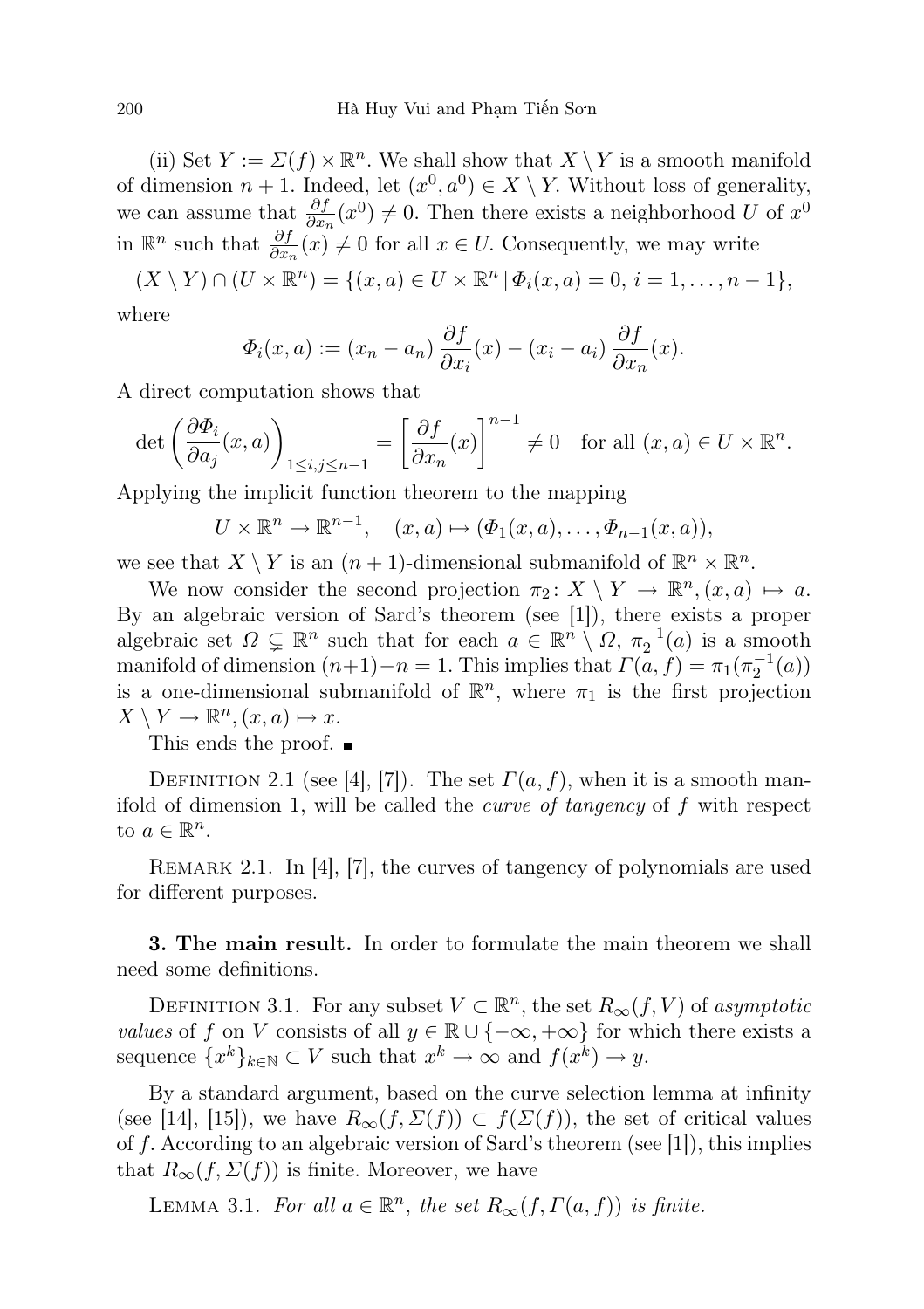Proof. This follows immediately from [8, Lemma 2.2] (see also [18, Theorem  $1.5$ .

Furthermore, we can give more concrete information about the set of asymptotic values  $R_{\infty}(f, \Gamma(a, f))$  in the case where  $\Gamma(a, f)$  is a curve of tangency of f. In fact, let  $\Omega$  be as in Lemma 2.1. Fix  $a \in \mathbb{R}^n \setminus \Omega$ , so that  $\Gamma(a, f)$  is the curve of tangency of f. It is not hard to see that for  $r > 0$ sufficiently large,  $\Gamma(a, f)\Bra_{r}(a)$  consists of a fixed number of one-dimensional connected components, say  $\Gamma_1, \ldots, \Gamma_s$ . Taking r large enough, we infer that, for  $i = 1, ..., s$ , there exist  $\delta > 0$  and a Nash function  $\theta_i : (0, \delta] \to \mathbb{R}^n$ ,  $\tau \mapsto \theta_i(\tau)$ , such that  $\Gamma_i$  is the germ of the curve  $x = \theta_i(\tau)$  as  $\tau \to 0$ . Note that  $\theta_i$  (or rather its germ at 0) is given by a real algebraic Puiseux series in  $\tau$ . Let

(1) 
$$
\|\theta_i(\tau)\| := a_i \tau^{\alpha_i} + \text{higher order terms in } \tau,
$$

where  $a_i \in \mathbb{R} \setminus \{0\}$  and  $\alpha_i \in \mathbb{Q}$ . Since  $\|\theta_i(\tau)\| \to +\infty$  as  $\tau \to 0$ , we have  $\alpha_i$  < 0. We may also assume (taking  $\delta > 0$  small enough if necessary) that the function  $\|\theta_i\|: (0, \delta] \to \mathbb{R}, \tau \mapsto \|\theta_i(\tau)\|$ , is strictly decreasing. Moreover, the function  $f \circ \theta_i : (0, \delta] \to \mathbb{R}, \tau \mapsto f[\theta_i(\tau)],$  is strictly increasing, strictly decreasing or constant for  $\delta$  small. Hence, it has a limit  $t_i := \lim_{\Gamma_i} f$  in  $\mathbb{R} \cup \{+\infty, -\infty\}$ . Furthermore, we also expand

(2) 
$$
f[\theta_i(\tau)] := b_i \tau^{\beta_i} + \text{higher order terms in } \tau, \quad b_i \in \mathbb{R}.
$$

If the series  $f[\theta_i(\tau)]$  is identically zero, we set  $b_i = 0$  and  $\beta_i$  arbitrary (unimportant).

Assume that the connected components  $\Gamma_1, \ldots, \Gamma_s$  are numbered in such a way that  $t_1 \leq \cdots \leq t_s$ . Then we put

$$
I_1 := \{i \mid t_i = t_1\}, \quad I_s := \{i \mid t_i = t_s\}.
$$

There are the following cases to discuss:

\n- (A1) 
$$
t_1 = -\infty
$$
 and  $t_s = +\infty$ .
\n- (A2)  $-\infty < t_1 < 0$ .
\n- (A3)  $0 < t_s < +\infty$ .
\n- (A4)  $0 \leq t_1, R_{\infty}(f, \Sigma(f)) \neq \emptyset$  and  $\min_{t \in R_{\infty}(f, \Sigma(f))} t \leq 0$ .
\n- (A5)  $t_s \leq 0, R_{\infty}(f, \Sigma(f)) \neq \emptyset$  and  $\max_{t \in R_{\infty}(f, \Sigma(f))} t \geq 0$ .
\n- (A6)  $t_1 = 0$  and  $\min\{b_i \mid i \in I_1\} \leq 0$ .
\n- (A7)  $t_s = 0$  and  $\max\{b_i \mid i \in I_s\} \geq 0$ .
\n- (A8) Otherwise.
\n

LEMMA 3.2. The set  $f^{-1}(0)$  is not compact if and only if one of Cases  $(A1)–(A7)$  holds.

*Proof.* This is straightforward.  $\blacksquare$ 

The main result of this paper can now be formulated.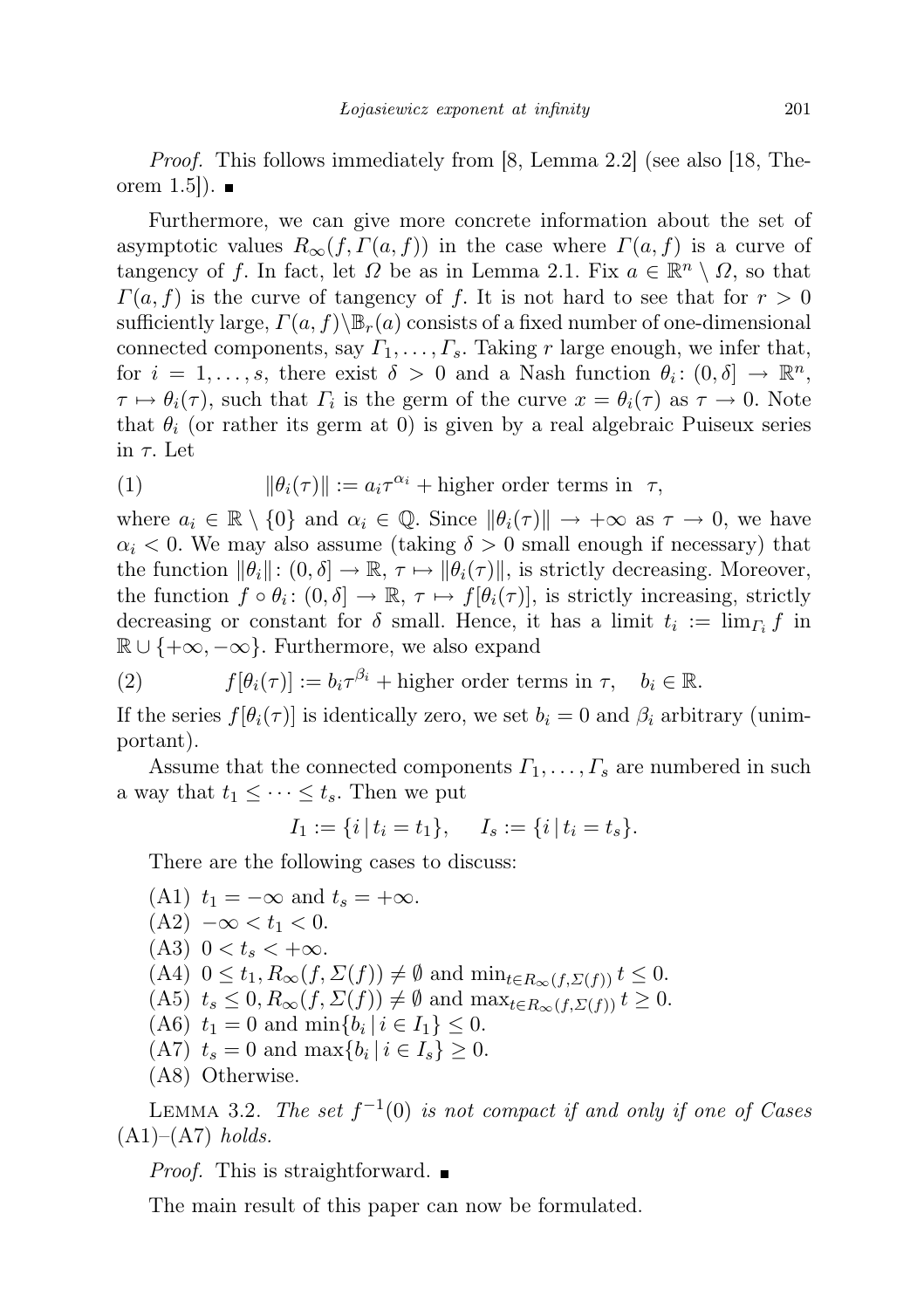THEOREM 3.1. (*Notations as above*). If one of Cases  $(A1)$ – $(A7)$  holds then  $\mathcal{L}_{\infty}(f) = -\infty$ ; otherwise, there exists a Nash function  $\varphi: (0, \varepsilon] \to \mathbb{R}^n$  $(\varepsilon > 0)$  with  $\lim_{\tau \to 0} ||\varphi(\tau)|| = \infty$  such that either

- (i)  $\varphi(\tau) \in \Sigma(f)$  for all  $\tau \in (0, \varepsilon]$  and  $\mathcal{L}_{\infty}(f) = 0;$
- (ii)  $\varphi(\tau) \in \Gamma(a, f)$  for all  $\tau \in (0, \varepsilon]$  and

$$
\mathcal{L}_{\infty}(f) = \min\{\beta_1/\alpha_1, \beta_s/\alpha_s\}.
$$

*Proof.* By Lemma 3.2,  $\mathcal{L}_{\infty}(f) = -\infty$  provided that one of Cases (A1)– (A7) holds.

Conversely, suppose that none of Cases  $(A1)$ – $(A7)$  occurs, which is equivalent to saying that  $f^{-1}(0)$  is compact. This implies that, in expansion (2),  $b_i \neq 0$  for  $i = 1, \ldots, s$ . Moreover, by (1) and (2), asymptotically as  $\tau \to 0$ , we have

$$
|f[\theta_i(\tau)]| \simeq ||\theta_i(\tau)||^{\beta_i/\alpha_i}, \quad i=1,\ldots,s,
$$

where  $A \simeq B$  means that  $A/B$  lies between two positive constants. Hence, by the definition of  $\mathcal{L}_{\infty}(f)$ , we get

(3) 
$$
\mathcal{L}_{\infty}(f) \leq \min_{i=1,\dots,s} \beta_i/\alpha_i.
$$

As in the proof of Lemma 2.1 we let

$$
C := \{ x \in \mathbb{R}^n \mid f(x) = \min\{ f(y) \mid ||y - a|| = ||x - a||, y \in \mathbb{R}^n \} \},
$$
  

$$
D := \{ x \in \mathbb{R}^n \mid f(x) = \max\{ f(y) \mid ||y - a|| = ||x - a||, y \in \mathbb{R}^n \} \}.
$$

There are three different cases to discuss.

CASE 1:  $C \setminus \mathbb{B}_r(a) \nsubseteq \Gamma(a, f)$  for all  $r > 0$ . Then there exist  $\varepsilon > 0$  and a Nash function  $\varphi(0, \varepsilon] \to C$  such that

$$
\lim_{\tau \to 0} \|\varphi(\tau)\| = \infty, \quad \varphi(\tau) \notin \Gamma(a, f) \quad \text{ for all } \tau \in (0, \varepsilon].
$$

In view of Lagrange's multiplier theorem,

grad  $f[\varphi(\tau)] = 0$  for all  $\tau \in (0, \varepsilon]$ .

This implies that  $\tau \mapsto f[\varphi(\tau)]$  is constant, say m, for  $\tau$  small. As a corollary,  $\mathcal{L}_{\infty}(f) \leq 0$ . On the other hand, we have  $m > 0$  because  $f^{-1}(0)$  is compact. Moreover, by definition,  $|f(x)| = f(x) \ge m > 0$  for  $||x||$  large enough. This leads to  $\mathcal{L}_{\infty}(f) \geq 0$ . Therefore  $\mathcal{L}_{\infty}(f) = 0$ .

CASE 2:  $D \setminus \mathbb{B}_r(a) \nsubseteq \Gamma(a, f)$  for all  $r > 0$ . By entirely analogous arguments to those in Case 1, we also get statement (i).

CASE 3:  $C \setminus \mathbb{B}_r(a) \subseteq \Gamma(a, f)$  and  $D \setminus \mathbb{B}_r(a) \subseteq \Gamma(a, f)$  for some  $r > 0$ . Since  $f^{-1}(0)$  is compact,  $f(x)$  does not change sign for  $||x||$  sufficiently large. Taking  $-f$  instead of f if needed, we can assume that  $f(x) > 0$  for  $||x||$  large enough.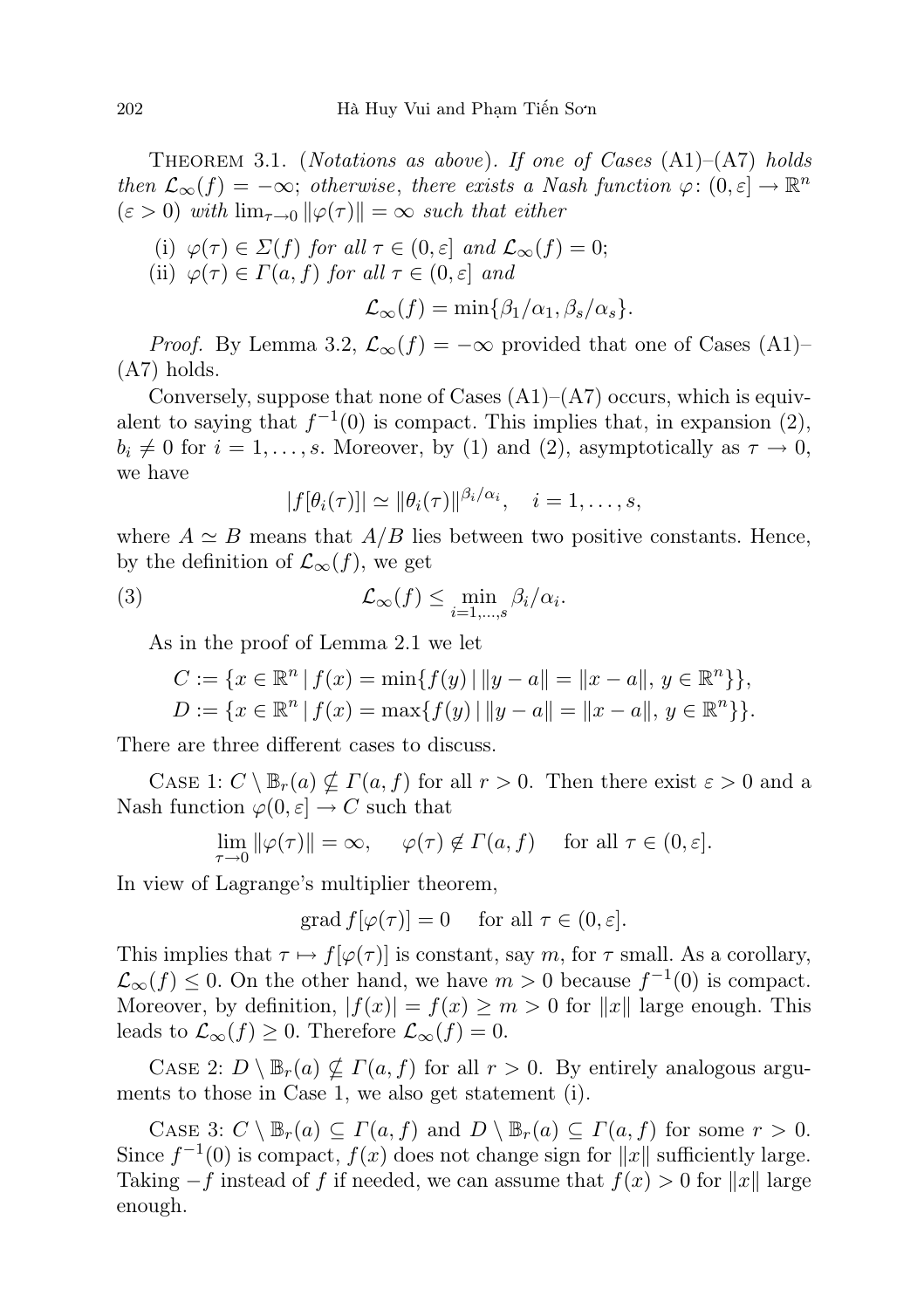Notice that the set C is semi-algebraic and unbounded in  $\mathbb{R}^n$ . Hence,  $C \setminus \mathbb{B}_r(a) \subseteq \Gamma(a, f)$  implies that  $C \setminus \mathbb{B}_r(a)$  must contain the connected component  $\Gamma_1$ , and possibly some other connected components, say  $\Gamma_2, \ldots, \Gamma_k$ .

Let  $x \in \mathbb{R}^n$  with  $||x|| \gg 1$ . Since  $\lim_{\tau \to 0} ||\theta_1(\tau)|| = \infty$  and  $\tau \mapsto ||\theta_1(\tau)||$  is strictly decreasing, we have  $\|\theta_1(\tau) - a\| = \|x - a\|$  for some  $\tau \in (0, \delta]$ . Hence,

$$
|f(x)| = f(x) \ge \min\{f(y) \mid ||y - a|| = ||x - a||, y \in \mathbb{R}^n\} = f[\theta_1(\tau)].
$$

On the other hand, it follows from (1) and (2) that

$$
f[\theta_1(\tau)] \simeq ||\theta_1(\tau) - a||^{\beta_1/\alpha_1} = ||x - a||^{\beta_1/\alpha_1}.
$$

Therefore  $\mathcal{L}_{\infty}(f) \geq \beta_1/\alpha_1$ . This fact, together with (3), proves (ii), and hence the theorem is proved.  $\blacksquare$ 

REMARK 3.1. Suppose that the set of critical points of  $f$  is compact. Then, by Theorem 3.1, to determine  $\mathcal{L}_{\infty}(f)$  it suffices to compute the Puiseux expansions at infinity of the curve of tangency  $\Gamma(a, f)$ , which can be performed using a version at infinity of Mac-Millan's result in [12] (see also [13]).

EXAMPLE 3.1. Let  $f(x) := \left[\sum_{i=1}^n x_i\right]^2 + 1$ . We can choose a to be the origin in  $\mathbb{R}^n$ . A direct computation shows that

$$
\Sigma(f) = \Big\{ x \in \mathbb{R}^n \Big| \sum_{i=1}^n x_i = 0 \Big\}, \quad \Gamma(a, f) = \{ x \in \mathbb{R}^n \setminus \{0\} \, | \, x_1 = \dots = x_n \}.
$$

Moreover,  $\mathcal{L}_{\infty}(f)$  (= 0) is attained on  $\Sigma(f)$ .

EXAMPLE 3.2. Consider the polynomial in three variables

$$
f(x, y, z) := (xy - 1)^{2} + x^{2} + (z - 1)^{2}.
$$

Clearly,  $f^{-1}(0) = \emptyset$ . We can choose  $a := (0,0,0) \in \mathbb{R}^3$ . Then the curve of tangency  $\Gamma(a, f)$  is given by the equations

$$
2zxy^{2} - 2zy + 2x = 0 \text{ and } 2zx^{2}y - 2zx - 2zy + 2y = 0.
$$

Using MAPLE we have found that there are ten (real) connected components of the curve of tangency:

$$
I_{\pm 1}: \varphi_{\pm 1} = (s^{-1} + \frac{1}{2}s + \frac{1}{4}s^3 + \cdots, s + \frac{1}{2}s^3 + \cdots, -s^{-4} + \frac{1}{2}s^{-2} + \cdots),
$$
  
\n
$$
I_{\pm 2}: \varphi_{\pm 2} = (-\frac{1}{2}s + \frac{3}{8}s^3 + \cdots, -2s^{-1} - s + \frac{3}{4}s^3 + \cdots, 1 - \frac{17}{4}s^2 + \cdots),
$$
  
\n
$$
I_{\pm 3}: \varphi_{\pm 3} = (\frac{2}{3}s^{-1} + \frac{1}{4}s + \cdots, -\frac{2}{3}s^{-1} + \frac{1}{2}s + \cdots, -\frac{9}{4}s^2 + \frac{27}{16}s^4 + \cdots),
$$
  
\n
$$
I_{\pm 4}: \varphi_{\pm 4} = (2s^{-1} - \frac{1}{4}s + \cdots, 2s^{-1} - \frac{1}{2}s + \cdots, -\frac{1}{4}s^2 - \frac{3}{16}s^4 + \cdots),
$$
  
\n
$$
I_{\pm 5}: \varphi_{\pm 5} = (0, 0, s^{-1}).
$$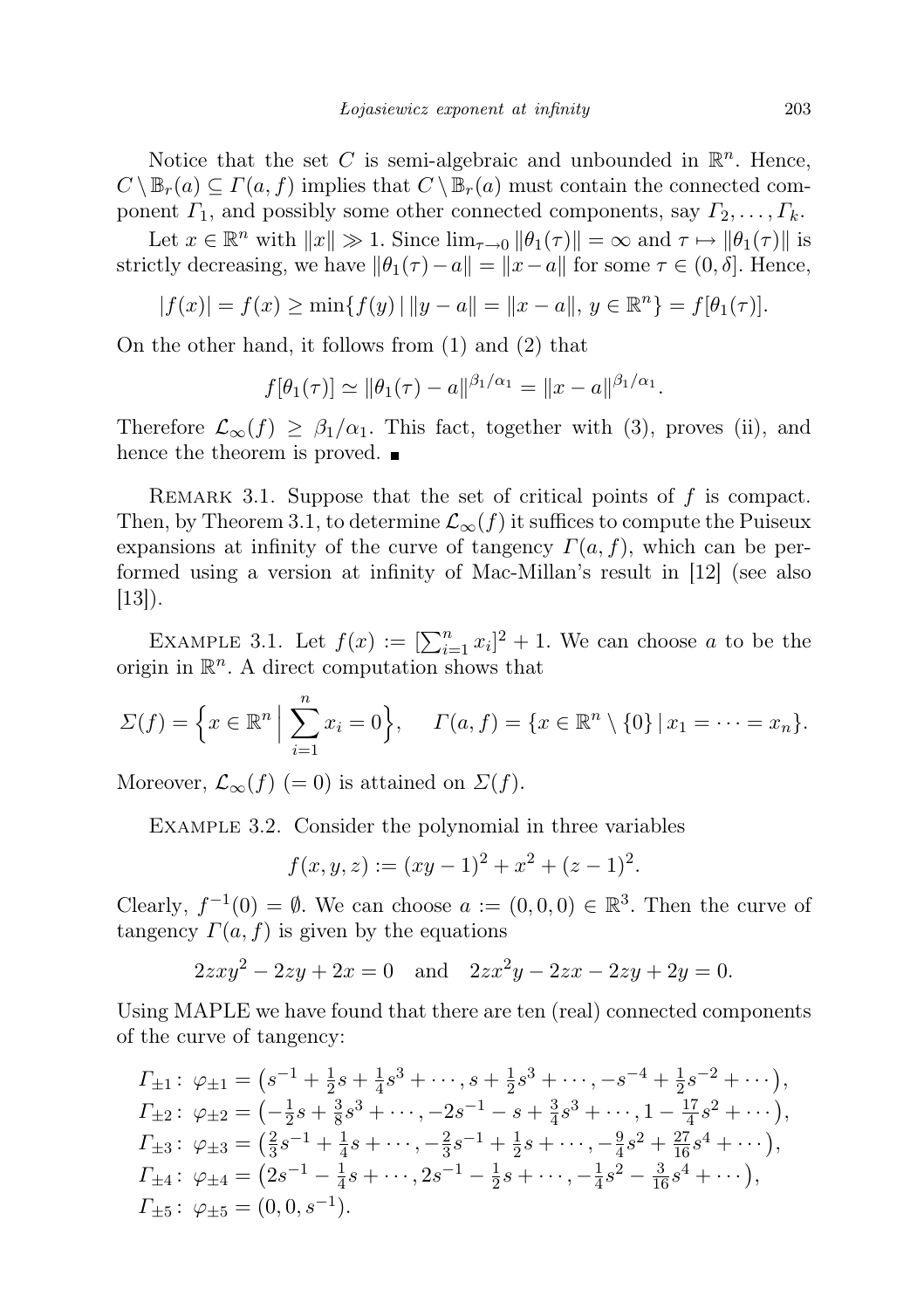Here  $s \to \pm 0$ . Then substituting these expansions in f we get

$$
f|_{\Gamma_{\pm 1}} = s^{-8} - s^{-6} + O(s^{-4}),
$$
  
\n
$$
f|_{\Gamma_{\pm 2}} = \frac{1}{4}s^2 + \frac{71}{4}s^4 + O(s^6),
$$
  
\n
$$
f|_{\Gamma_{\pm 3}} = \frac{16}{81}s^{-4} + \frac{32}{27}s^{-2} + \frac{20}{9} + \frac{451}{96}s^2 + O(s^4),
$$
  
\n
$$
f|_{\Gamma_{\pm 4}} = 16s^{-4} - 16s^{-2} + 2 + \frac{117}{32}s^2 + O(s^4),
$$
  
\n
$$
f|_{\Gamma_{\pm 5}} = 2 + s^{-2} - 2s^{-1}.
$$

Consequently,

$$
\alpha_{\pm 1} = -4, \quad \beta_{\pm 1} = -8, \n\alpha_{\pm 2} = -1, \quad \beta_{\pm 2} = 2, \n\alpha_{\pm 3} = -1, \quad \beta_{\pm 3} = -4, \n\alpha_{\pm 4} = -1, \quad \beta_{\pm 4} = -4, \n\alpha_{\pm 5} = -1, \quad \beta_{\pm 5} = -2.
$$

Hence,

$$
\mathcal{L}_{\infty}(f) = \min\left\{\frac{-8}{-4}, \frac{2}{-1}, \frac{-4}{-1}, \frac{-4}{-1}, \frac{-2}{-1}\right\} = -2.
$$

4. Corollaries. Let us keep the notations of Section 3. We now give some applications of Theorem 3.1. The easiest consequence is an answer to the question of [17]:

Corollary 4.1.

- (i) f is bounded from below if and only if  $t_1 > -\infty$ .
- (ii) f is bounded from above if and only if  $t_s < +\infty$ .

Proof. This follows immediately from the proofs of Lemma 2.1 and Theorem 3.1.  $\blacksquare$ 

Next we put

$$
\begin{aligned} t_*&:=\left\{\begin{aligned} &t_1&\text{if }R_\infty(f,\varSigma(f))=\emptyset,\\ &\min\{t_1,\min_{t\in R_\infty(f,\varSigma(f))}t\}&\text{if }R_\infty(f,\varSigma(f))\ne\emptyset,\\ &t^*:=\left\{\begin{aligned} &t_s&\text{if }R_\infty(f,\varSigma(f))=\emptyset,\\ &\max\{t_s,\max_{t\in R_\infty(f,\varSigma(f))}t\}&\text{if }R_\infty(f,\varSigma(f))\ne\emptyset. \end{aligned}\right. \end{aligned}
$$

Recall that the polynomial  $f: \mathbb{R}^n \to \mathbb{R}$  is not proper at a point  $t \in \mathbb{R}$ if there is no neighborhood U of t such that  $f^{-1}(\overline{U})$  is compact. In other words, f is not proper at t if there is a sequence  $\{x^k\}_{k\in\mathbb{N}}\subset\mathbb{R}^n$  such that  $x^k \to \infty$  and  $f(x^k) \to t$ , i.e.,  $t \in \mathbb{R} \cap R_\infty(f, \mathbb{R}^n)$ . The polynomial f is called proper if  $\mathbb{R} \cap R_{\infty}(f, \mathbb{R}^n) = \emptyset$ .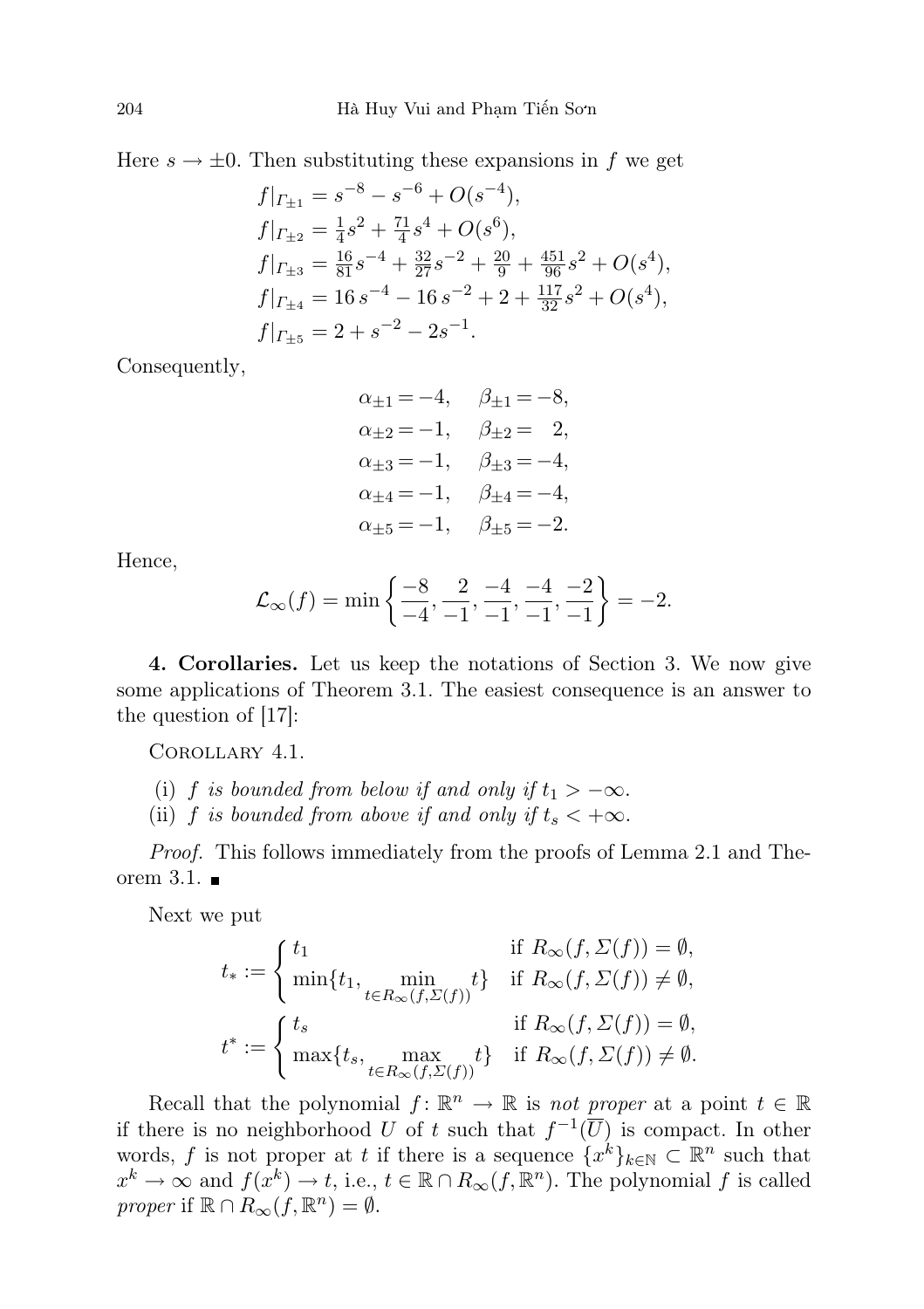For each  $t \in \mathbb{R}$  we will denote by  $f - t$  the polynomial function  $\mathbb{R}^n \to \mathbb{R}$ ,  $x \mapsto f(x) - t.$ 

COROLLARY 4.2. With the previous notations:

(i) For each  $t \in (t_*, t^*)$  we have

$$
\mathcal{L}_{\infty}(f-t)=-\infty.
$$

(ii) f is bounded neither from below nor from above if and only if

$$
\mathcal{L}_{\infty}(f-t)=-\infty \quad for all t \in \mathbb{R}.
$$

- (iii) f is proper if and only if  $\mathcal{L}_{\infty}(f t)$  is a positive constant for all  $t \in \mathbb{R}$ .
- (iv) Suppose that f is not proper.

(iv-1) If  $t_* > -\infty$ , then

$$
\mathcal{L}_{\infty}(f-t) = 0 \quad \text{if and only if} \quad t < t_*.
$$

(iv-2) If  $t^* < +\infty$ , then

 $\mathcal{L}_{\infty}(f-t) = 0$  if and only if  $t > t^*$ .

*Proof.* (i) It follows from the definitions that  $f^{-1}(t)$  is not compact for all  $t \in (t_*, t^*)$ .

(ii) By Corollary 4.1,  $f$  is bounded neither from below nor from above if and only if  $t_1 = -\infty$  and  $t_s = +\infty$ , which is equivalent to  $f^{-1}(t)$  being noncompact for all  $t \in \mathbb{R}$ . This proves (ii).

(iii) If  $\mathcal{L}_{\infty}(f) > 0$ , then obviously f is proper. Conversely, suppose that f is proper. Then  $f^{-1}(0)$  is compact. Moreover, in  $(2)$ ,  $b_i \neq 0$  and the exponent  $\beta_i$ ,  $i = 1, \ldots, s$ , must be negative. But  $\alpha_i < 0$  for  $i = 1, \ldots, s$ . Hence, by Theorem 3.1,

$$
\mathcal{L}_{\infty}(f) = \min\left\{\frac{\beta_1}{\alpha_1}, \frac{\beta_s}{\alpha_s}\right\} > 0.
$$

On the other hand, as expressed by the notation  $\Gamma(a, f)$ , the polynomials f with the same gradient  $\nabla f$  have the same tangency variety, in other words,

$$
\Gamma(a, f - t) = \Gamma(a, f) \quad \text{for all } t \in \mathbb{R}.
$$

Furthermore, it is worth noting that f is proper if and only if  $f - t$  is proper for each  $t \in \mathbb{R}$ . Therefore  $\mathcal{L}_{\infty}(f - t) = \mathcal{L}_{\infty}(f) > 0$ , which proves (iii).

(iv) We only prove (iv-1); the proof of (iv-2) uses entirely analogous arguments. So suppose that f is not proper and  $t_* > -\infty$ . Hence, in particular,  $t^* = t_s = +\infty$ . Then one can easily see that  $t_1 < +\infty$ , and hence  $\beta_1 \geq 0$ . There are two cases to consider.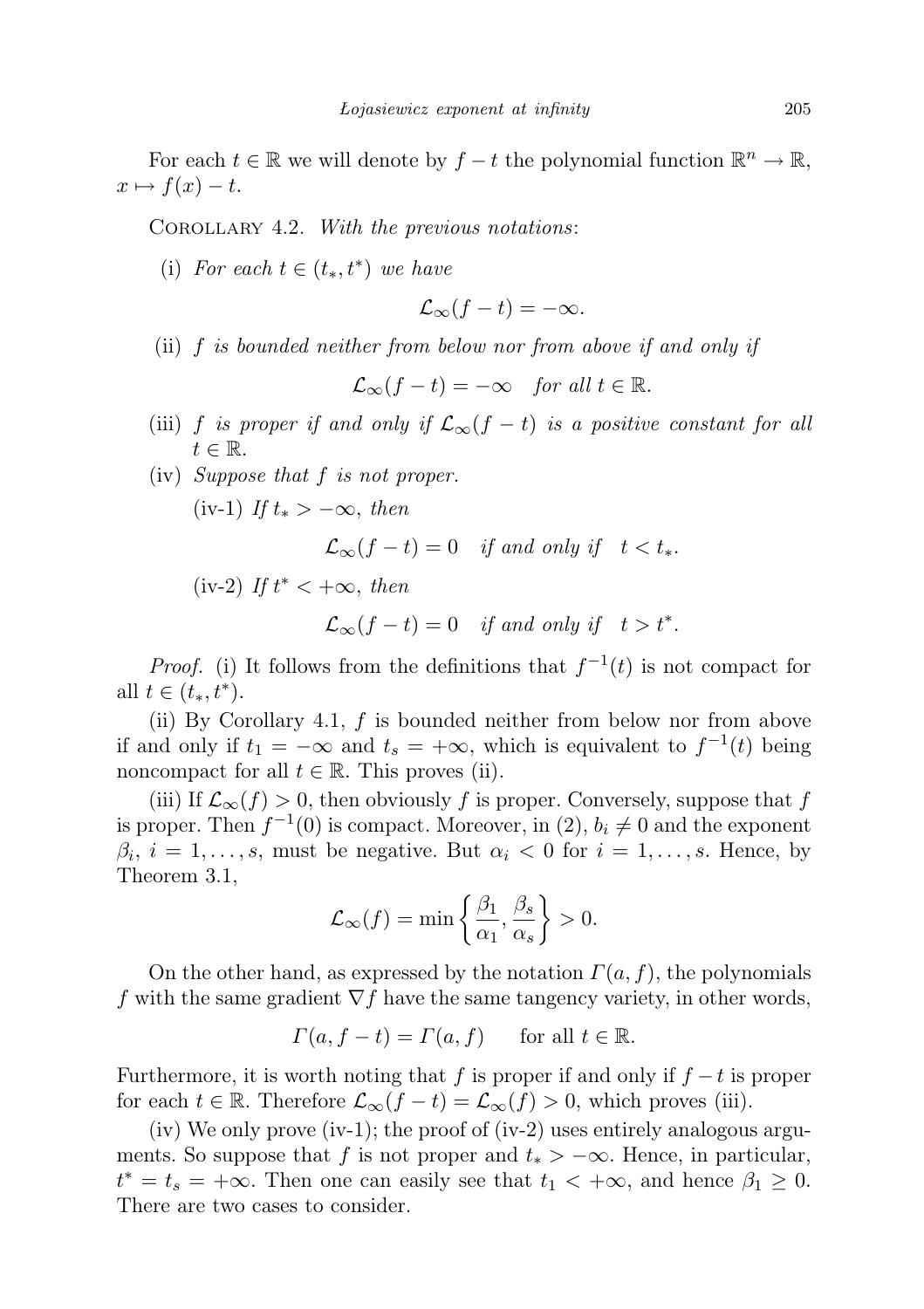CASE 1:  $R_{\infty}(f, \Sigma(f)) = \emptyset$ . If the series  $f[\theta_i(\tau)] - t_1$  is identically zero for some  $i \in I_1 = \{i \mid t_i = t_1\}$ , then it is clear that

$$
\mathcal{L}_{\infty}(f-t) = \begin{cases}\n-\infty & \text{if } t \ge t_1, \\
0 & \text{if } t < t_1.\n\end{cases}
$$

Now suppose that  $f[\theta_i(\tau)] - t_1 \neq 0$  for all  $i \in I_1$ . Then it is not difficult to see that the proof of Theorem 3.1 also shows that  $\mathcal{L}_{\infty}(f - t_1) < 0$  and  $\mathcal{L}_{\infty}(f - t) = 0$  for all  $t < t_1$ . On the other hand, by (i),  $\mathcal{L}_{\infty}(f - t) = -\infty$ for all  $t > t_1$ . This proves (iv-1) in Case 1.

CASE 2:  $R_{\infty}(f, \Sigma(f)) \neq \emptyset$ . Then it is not hard to verify that

$$
\mathcal{L}_{\infty}(f-t) = \begin{cases}\n0 & \text{if } t < t_*, \\
-\infty & \text{if } t > t_*, \\
-\infty & \text{if } t = t_* \text{ and } \{f = t_*\} \text{ is not compact,} \\
l & \text{if } t = t_* \text{ and } \{f = t_*\} \text{ is compact,}\n\end{cases}
$$

where l is a negative rational number. As a corollary, we get (iv-1) in Case 2.

From Corollary 4.2, we immediately obtain

COROLLARY 4.3. Let  $f: \mathbb{R}^n \to \mathbb{R}$  be a polynomial function. Then either

- (i) the function  $\mathbb{R} \to \mathbb{Q} \cup \{-\infty\}, t \mapsto \mathcal{L}_{\infty}(f t)$ , is constant, or
- (ii) there exists a stratification

$$
\mathbb{R}=(-\infty,\lambda)\cup\{\lambda\}\cup(\lambda,+\infty)
$$

such that the function  $t \mapsto \mathcal{L}_{\infty}(f - t)$  is constant on each stratum.

Proof. Suppose that (i) does not hold. Let

$$
\lambda := \begin{cases} t_* & \text{if } t_* > -\infty, \\ t^* & \text{if } t^* < +\infty. \end{cases}
$$

Then (ii) follows from Corollary 4.2.  $\blacksquare$ 

The following corollary says that the set of points at which the polynomial f is not proper can be computed using the information from the curve of tangency and the Łojasiewicz exponent at infinity.

COROLLARY 4.4. We have  
\n
$$
\mathbb{R} \cap R_{\infty}(f, \mathbb{R}^{n}) = \begin{cases} \emptyset & \text{if } t_{*} = t^{*}, \\ \mathbb{R} & \text{if } t_{*} = -\infty \text{ and } t^{*} = +\infty, \\ \{t \in \mathbb{R} \mid \mathcal{L}_{\infty}(f - t) < 0\} & otherwise. \end{cases}
$$

Proof. The statement follows directly from Corollary 4.2.

We now suppose that the polynomial  $f: \mathbb{R}^n \to \mathbb{R}$  is bounded from below and consider the global optimization problem:

$$
f_* := \inf\{f(x) \, | \, x \in \mathbb{R}^n\}.
$$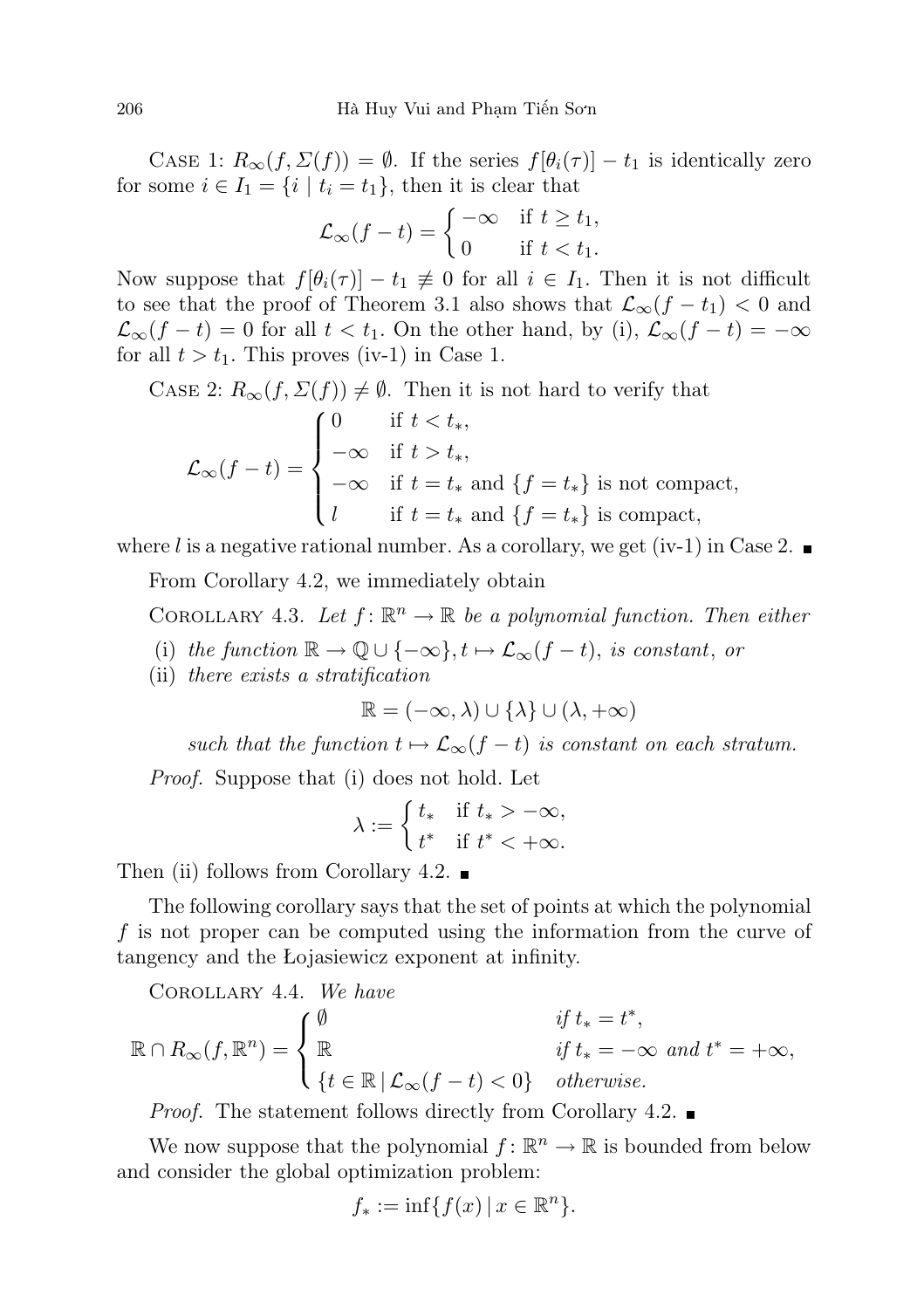As is well known, if f attains a minimum in  $x^* \in \mathbb{R}^n$ , i.e.,  $f(x^*) \leq f(x)$  for all  $x \in \mathbb{R}^n$ , then the gradient of f vanishes at  $x^*$ ; in other words,  $f_* = f(x^*)$ is a critical value of  $f$ . On the other hand, there are polynomials that are bounded from below on  $\mathbb{R}^n$  and yet do not attain a minimum on  $\mathbb{R}^n$ . In such cases, the following result shows that the global infimum is characterized in terms of the Łojasiewicz exponent at infinity.

COROLLARY 4.5. Suppose that the polynomial  $f: \mathbb{R}^n \to \mathbb{R}$  is bounded from below. If f does not attain its infimum  $f_*$ , then  $\mathcal{L}_{\infty}(f - f_*)$  is a negative (finite) number , and moreover

$$
\mathcal{L}_{\infty}(f-t) = \begin{cases} 0 & \text{if } t < f_*, \\ -\infty & \text{if } t > f_*. \end{cases}
$$

*Proof.* Indeed, it is not difficult to see that  $f_* = t_1$ . Then the statement follows from Corollary 4.2.  $\blacksquare$ 

Let now  $F := (f_1, \ldots, f_k) \colon \mathbb{R}^n \to \mathbb{R}^k$  be a polynomial mapping. Notice that the Łojasiewicz inequality does not depend on a particular norm in  $\mathbb{R}^n$ , so we shall use the Euclidian norm  $\|\cdot\|$ . Then consider the polynomial function  $||F||^2: \mathbb{R}^n \to \mathbb{R}, x \mapsto ||F(x)||^2$ . By definition, one can easily see that

$$
\mathcal{L}_{\infty}(F) = \frac{1}{2}\mathcal{L}_{\infty}(\|F\|^2).
$$

Hence, directly from Theorem 3.1 we get

COROLLARY 4.6. If  $F^{-1}(0)$  is not compact, then  $\mathcal{L}_{\infty}(F) = -\infty$ ; otherwise, there exist  $\varepsilon > 0$  and a Nash function

$$
\varphi\colon (0,\varepsilon]\to \Sigma(\|F\|^2)\cup\Gamma(a,\|F\|^2),\quad \tau\mapsto \varphi(\tau),
$$

such that  $\lim_{\tau \to 0} ||\varphi(\tau)|| = \infty$  and

$$
\mathcal{L}_{\infty}(F) = \frac{\text{val}(\|F[\varphi(\tau)]\|)}{\text{val}(\|\varphi(\tau)\|)},
$$

where val( $\cdot$ ) denotes the natural valuation of series with respect to  $\tau$ ; in particular, the number  $\mathcal{L}_{\infty}(F)$  is rational.

REMARK 4.1. By entirely analogous arguments but working in a small sphere instead of in the complement of a large sphere, it is not hard to obtain similar results for the local Łojasiewicz exponent of real analytic mapping germs. We leave the details to the reader.

Acknowledgments. We thank the referee for pointing out an error in an earlier version of this paper. The second author thanks the Abdus Salam International Centre for Theoretical Physics, Trieste, Italy, where this paper was written, for hospitality and support.